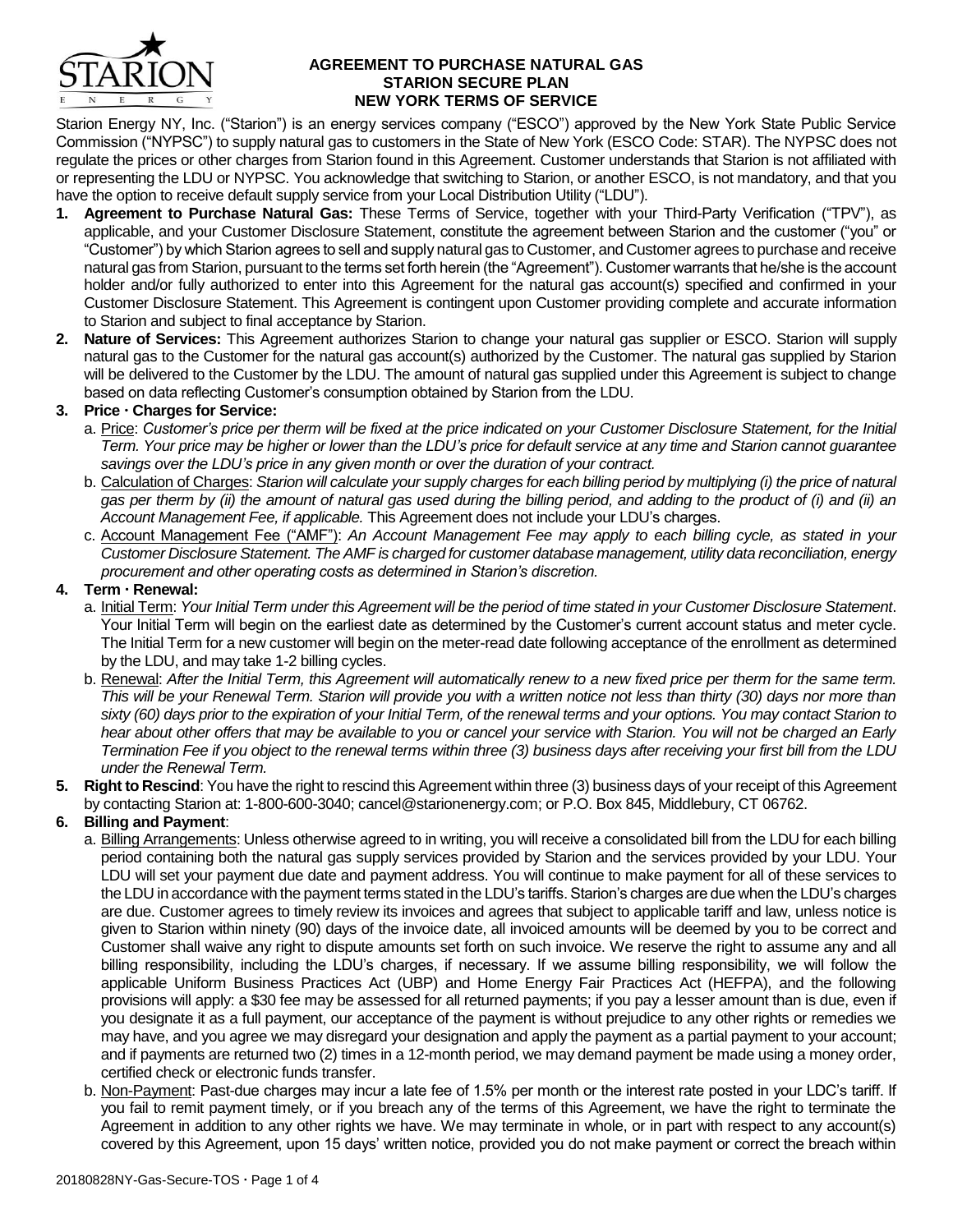the 15-day period. Failure to make payment is also grounds for the LDU to disconnect your service, subject to NYPSC rules and regulations concerning the termination of service to residential customers.

- **7. Cancellation of Existing Service:** If you presently purchase your natural gas supply service from another ESCO, you are responsible for canceling that service pursuant to the terms of your agreement with your existing ESCO, and for any cancellation fees that may apply.
- **8. Notices:** Notices sent by Starion to Customer will be sent in the method chosen by the Customer, whenever possible. Otherwise, notices will revert to the default of U.S. Mail. If Customer selects to receive electronic communications from Starion, it is the Customer's responsibility to ensure that the email address provided is current and notify Starion of any changes. If you provide Starion with your email address, you consent to receive communications from Starion in electronic form.

### **9. Termination of Agreement:**

- a. Termination by Customer: Customer may terminate this Agreement at any time by contacting Starion. *If Customer terminates this Agreement and, as a result, effectively cancels service prior to the expiration of the Initial Term, an early termination fee may apply, as stated in your Customer Disclosure Statement.* An early termination fee will not apply if you terminate this Agreement because you relocate outside of the LDU's service territory. If you terminate this Agreement, you will be returned to the LDU for supply service unless you choose another ESCO. The effective termination date will be determined as set forth in the LDU's tariff and applicable law. You will be obligated to pay for the natural gas and related services provided pursuant to this Agreement prior to the date that such termination becomes effective. If you terminate this Agreement by enrolling with a different ESCO or returning to LDU's service, Starion will not be liable for any switching time delays and you will be obligated to make payment for services under this Agreement until termination of service with Starion is effective.
- b. Termination by Starion: Starion reserves the right to terminate this Agreement for any reason upon at least fifteen (15) calendar days' notice to the Customer. The effective termination date will be the next applicable meter-read date after the 15-day period has expired as set forth in the LDU's tariff and applicable New York law. You will be obligated to pay for the natural gas and related services provided pursuant to this Agreement prior to the date that such termination becomes effective. If Starion terminates this Agreement early, you will be returned to your LDU's service unless you choose another ESCO.
- **10. Customer Consent:** By entering into this Agreement, Customer consents to the use by Starion (including its subsidiaries and affiliates), or its authorized agents, of Regular Mail, predictive or autodialing equipment, email, facsimile, or other reasonable means to contact you to advise you about our services and products or other matters we believe may be of interest to you.
- **11. Privacy Policy Customer Information and Release Authorization:** By entering into this Agreement, you authorize Starion to obtain all information regarding your natural gas account including, but not limited to, account contact information, account number(s), billing and payment history, credit information, historical and future natural gas usage and demand, meter reading data, and characteristics of natural gas service. Starion will not give or sell your personal information to any other party without your consent, unless required to do so by law or if necessary to defend or enforce the terms of this Agreement. This authorization will remain in effect during the life of this Agreement. Customer may rescind this authorization at any time by contacting Starion.
- **12. Representations Warranties:** Starion makes no representations or warranties other than those expressly set forth in this Agreement, and STARION EXPRESSLY DISCLAIMS ALL OTHER WARRANTIES, EXPRESS OR IMPLIED. Starion does not represent any guarantee of savings under this Agreement.
- **13. Limitation of Liability:** Starion's liability in connection with this Agreement, including without limitation any alleged liability for Early Termination by Starion as explained above, shall not exceed the amount of your largest monthly invoice for natural gas service during the twelve (12) months immediately preceding termination of this Agreement. In no event shall either party be liable to the other for any indirect, special, consequential (including lost profits or revenue), incidental, indirect or punitive damages for claims arising under this Agreement.
- **14. Binding Effect Agency Assignment:** This Agreement shall extend to and be binding upon Starion's and Customer's respective successors and permitted assigns; provided, however, that Customer may not assign this Agreement without Starion's prior written consent, and any purported assignment without such consent shall be void. You appoint Starion as your agent to provide retail natural gas service, including natural gas transportation and related services appropriate to provide that service to you. Starion may assign its rights and obligations under this Agreement to an affiliate of Starion or to another ESCO approved to do business in New York, in whole or in part, subject to compliance with applicable law.
- **15. Force Majeure:** Performance of any obligation required by this Agreement shall be suspended if compliance is prevented by an Act of God, strike, fire, war, civil disturbance, embargo, explosion, breakage or accident to machinery or lines of pipe; repairing or altering machinery or lines of pipe; freezing of wells or lines of pipe; or by any other cause reasonably beyond the control of a party. Any party claiming such interference with the performance of its obligations hereunder shall provide notice to the other party, specifying the cause of interference. A party shall not be required by this paragraph to settle a labor dispute with its own employees on terms it deems unfavorable.

#### **16. Customer Service & Disputes:**

a. In the event of a dispute or disagreement involving Starion's services, you and Starion agree to use our best efforts to resolve the dispute. Most concerns can be resolved by calling our Customer Service Department at 1-800-600-3040. You may also email [info@starionenergy.com](mailto:info@starionenergy.com) or write to Starion Energy, PO Box 845, Middlebury, CT 06762. Starion's Customer Service is available Monday through Friday from 9:00 a.m. to 5:00 p.m. Eastern Time.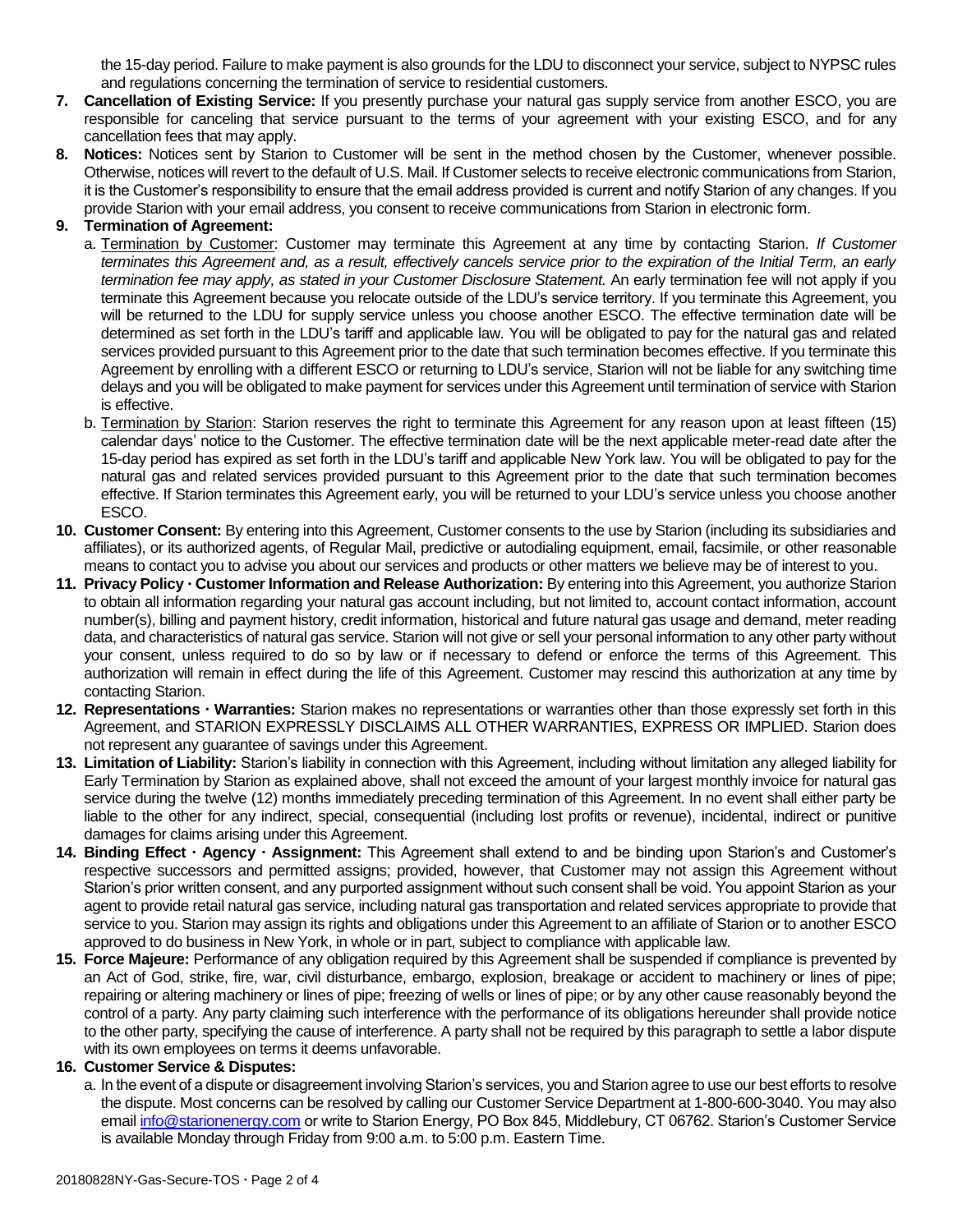- b. If you remain unsatisfied with our attempt to resolve a dispute, it may be submitted by you or Starion to the NYPSC for resolution pursuant to its Complaint Handling Procedures by contacting the NYPSC ESCO Hotline at 1-888-697-7728. You may also request information from the New York State Public Service Commission at: Consumer Services Division, 3 Empire State Plaza, Albany, NY 12223 or through their website at: http://www.dps.ny.gov. The NYDPS monitors complaints against all energy companies and an excessive number of complaints may result in an energy company losing its eligibility to supply energy in New York State.
- c. By entering into this Agreement, you and Starion agree that the complaint procedures enacted pursuant to The Home Energy Fair Practices Act ("HEFPA"), Title 16 NYCRR Part 12, and the Claims Resolution process described in Section 16 are the only means for resolving any dispute(s) arising out of or relating to this Agreement.

#### **17. Claims Resolution:**

- a. In the event Starion is unable to resolve a complaint to your satisfaction through the procedures defined in Section 15, this section explains how claims can be resolved through arbitration or litigation. It includes an arbitration provision. You may reject the arbitration provision by sending us written notice within 45 days after your first energy bill with Starion as your supplier. See Your Right to Reject Arbitration below.
- b. For this section, you and Starion ("us" or "we") include any corporate parents, subsidiaries, affiliates or related persons or entities. Claim means any current or future claim, dispute or controversy relating to your account(s), this Agreement, or any agreement or relationship you have or had with us, except for the validity, enforceability or scope of the arbitration provision. Claim includes but is not limited to: (1) initial claims, counterclaims, cross-claims and third-party claims; (2) claims based upon contract, tort, fraud, statute, regulation, common law and equity; (3) claims by or against any third party using or providing any product, service or benefit in connection with any account; and (4) claims that arise from or relate to (a) any account created under any agreement with us or any rates charged on any such account, (b) advertisements, promotions or statements related to any rate plans, goods or services under any agreement with us, (c) benefits and services related to Customer's account with us (including rewards programs) and (d) your application for any account. You may not sell, assign or transfer a claim.
- c. Sending a Claim Notice: Before beginning arbitration or a lawsuit, you and we agree to send a written notice (a Claim Notice) to each party against whom a claim is asserted, in order to provide an opportunity to resolve the claim informally. Go to www.starionenergy.com and select your state of residence for a sample form of Claim Notice. The Claim Notice must describe the claim and state the specific relief demanded. Notice to you will be sent to your billing address. Notice to us must include your name, address and account number and be sent to Starion Energy, Attn: Compliance Dept., P.O. Box 845, Middlebury, CT 06762. If the claim proceeds to arbitration, the amount of any relief demanded in a Claim Notice will not be disclosed to the arbitrator until after the arbitrator rules.
- d. Arbitration: You or we may elect to resolve any claim by individual arbitration. Claims are decided by a neutral arbitrator. If arbitration is chosen by any party, neither you nor we will have the right to litigate that claim in court or have a jury trial on that claim. Further, you and we will not have the right to participate in a representative capacity or as a member of any class pertaining to any claim subject to arbitration. Arbitration procedures are generally simpler than the rules that apply in court, and discovery is more limited. The arbitrator's decisions are as enforceable as any court order and are subject to very limited review by a court. Except as set forth below, the arbitrator's decision will be final and binding. Other rights you or we would have in court may also not be available in arbitration. The scope of this arbitration provision will include all claims pertaining to this Agreement, including all claims that arose before this or any prior Agreement (including, but not limited to, claims related to advertising).
	- i. Initiating Arbitration: Before beginning arbitration, you or we must first send a Claim Notice. Claims will be referred to either JAMS or AAA, as selected by the party electing arbitration. Claims will be resolved pursuant to this Arbitration provision and the selected organization's rules in effect when the claim is filed, except where those rules conflict with this Agreement. If we choose the organization, you may select the other within 30 days after receiving notice of our selection. Contact JAMS or AAA to begin an arbitration or for other information. Claims also may be referred to another arbitration organization if you and we agree in writing or to an arbitrator appointed pursuant to section 5 of the Federal Arbitration Act, 9 U.S.C. sec. 1-16 ("FAA"). We will not elect arbitration for any claim you file in small claims court, so long as the claim is individual and pending only in that court. You or we may otherwise elect to arbitrate any claim at any time unless it has been filed in court and trial has begun or final judgment has been entered. Either you or we may delay enforcing or not exercise rights under this Arbitration provision, including the right to arbitrate a claim, without waiving the right to exercise or enforce those rights.
	- ii. Limitations on Arbitration: If either party elects to resolve a claim by arbitration, that claim will be arbitrated on an individual basis. There will be no right or authority for any claims to be arbitrated on a class action basis or on bases involving claims brought in a purported representative capacity on behalf of the general public, other Starion customers or other persons similarly situated. The arbitrator's authority is limited to claims between you and us alone. Claims may not be joined or consolidated unless you and we agree in writing. An arbitration award and any judgment confirming it will apply only to the specific case and cannot be used in any other case except to enforce the award. Notwithstanding any other provision and without waiving the right to appeal such decision, if any portion of these Limitations on Arbitration is deemed invalid or unenforceable, then the entire Arbitration provision (other than this sentence) will not apply.
- iii. Arbitration Procedures: This Arbitration provision is governed by the FAA. The arbitrator will apply applicable substantive law, statutes of limitations and privileges. The arbitrator will not apply any federal or state rules of civil procedure or evidence in matters relating to evidence or discovery. Subject to the Limitations on Arbitration, the arbitrator may otherwise